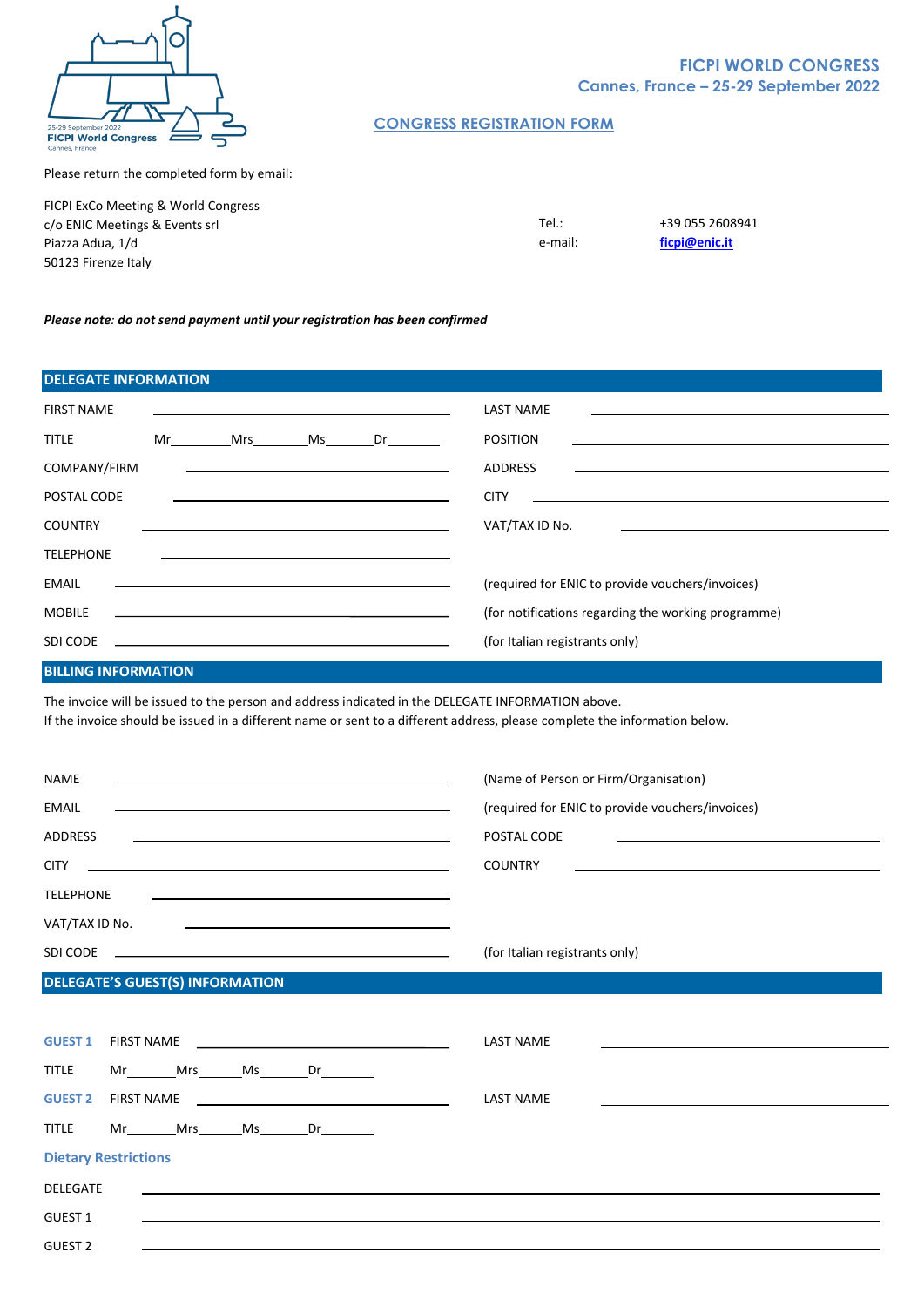

*Delegate's name \_\_\_\_\_\_\_\_\_\_\_\_\_\_\_\_\_\_\_\_\_\_\_\_\_\_\_\_\_\_*

| <b>REGISTRATION DETAILS</b>                                                                                                                                     |                                                      |  |  |  |
|-----------------------------------------------------------------------------------------------------------------------------------------------------------------|------------------------------------------------------|--|--|--|
| <b>REGISTRATION FEES</b><br><b>PAYMENT IN EURO (€)</b>                                                                                                          |                                                      |  |  |  |
| <b>DELEGATE'S REGISTRATION FEE</b>                                                                                                                              |                                                      |  |  |  |
| CONGRESS DELEGATE - until 30 June                                                                                                                               | € 2.250                                              |  |  |  |
| CONGRESS DELEGATE - after 30 June                                                                                                                               | € 2.500                                              |  |  |  |
| <b>SPECIAL DISCOUNTS FOR DELEGATES*:</b>                                                                                                                        |                                                      |  |  |  |
|                                                                                                                                                                 |                                                      |  |  |  |
| <b>CONGRESS FIRST TIME ATTENDEE</b>                                                                                                                             | - € 100                                              |  |  |  |
| CONGRESS SECOND/SUBSEQUENT FIRM REGISTRANT                                                                                                                      | - € 100                                              |  |  |  |
| DELEGATES' GUEST (DG) REGISTRATION FEE                                                                                                                          |                                                      |  |  |  |
| CONGRESS DG - until 30 June                                                                                                                                     | n. of persons $x \in 1.650$                          |  |  |  |
| CONGRESS DG - after 30 June                                                                                                                                     | n. of persons $x \in 1.800$                          |  |  |  |
| CONGRESS YOUNG DG (under 19) - until 30 June                                                                                                                    | n. of persons $x \in 1.200$                          |  |  |  |
| CONGRESS YOUNG DG (under 19) - after 30 June                                                                                                                    | n. of persons $x \in 1.300$                          |  |  |  |
| <b>SPECIAL DISCOUNTS for DGs*:</b>                                                                                                                              |                                                      |  |  |  |
|                                                                                                                                                                 |                                                      |  |  |  |
| CONGRESS SECOND/SUBSEQUENT DG<br>*Please note that discounts cannot be accumulated.                                                                             | - € 100                                              |  |  |  |
| <b>EXTRA ITEMS</b>                                                                                                                                              |                                                      |  |  |  |
| CONGRESS PRESENTATION BOOK - HARD COPY                                                                                                                          |                                                      |  |  |  |
|                                                                                                                                                                 | n. of copies $x \in 50$                              |  |  |  |
|                                                                                                                                                                 | <b>SUBTOTAL</b><br>€                                 |  |  |  |
| <b>OPTIONAL TOURS</b>                                                                                                                                           |                                                      |  |  |  |
| Monday, 26 Sept. - am tour with lunch                                                                                                                           |                                                      |  |  |  |
| THE MAEGHT FOUNDATION AND SAINT-PAUL DE VENCE                                                                                                                   | n. of persons $x \in 270$                            |  |  |  |
| Thursday, 29 Sept. - pm tour with wine tasting                                                                                                                  |                                                      |  |  |  |
| <b>ST HONORAT ISLAND</b>                                                                                                                                        | n. of persons $x \in 150$                            |  |  |  |
| Friday, 30 Sept. - full-day excursions                                                                                                                          |                                                      |  |  |  |
| #1 NICE AND THE PROVENÇAL TOUCH                                                                                                                                 | n. of persons $x \in 200$                            |  |  |  |
| #2 SPORTING ACTIVITY: GOLF**                                                                                                                                    | n. of persons $\underline{\hspace{1cm}}$ x $\xi$ 350 |  |  |  |
| #3 SPORTING ACTIVITY SOFT CANYONING ***                                                                                                                         | n. of persons $x \in 320$                            |  |  |  |
| ** Cart included. If you need to rent clubs, please contact ENIC Meetings & Events: ficpi@enic.it<br>*** Technical equipment included, just wear your swimsuit. |                                                      |  |  |  |
|                                                                                                                                                                 | TOTAL AMOUNT PAYABLE FOR REGISTRATION<br>€           |  |  |  |

## **NEW MEMBER/FIRST-TIME ATTENDEE RECEPTION - MONDAY, 26 SEPTEMBER**

I wish to participate in the new member/first-time attendee reception:

|       | (JYES                                   |
|-------|-----------------------------------------|
|       | $\bigcap$ NO                            |
| I am: | A new member of FICPI                   |
|       | Attending my first FICPI World Congress |